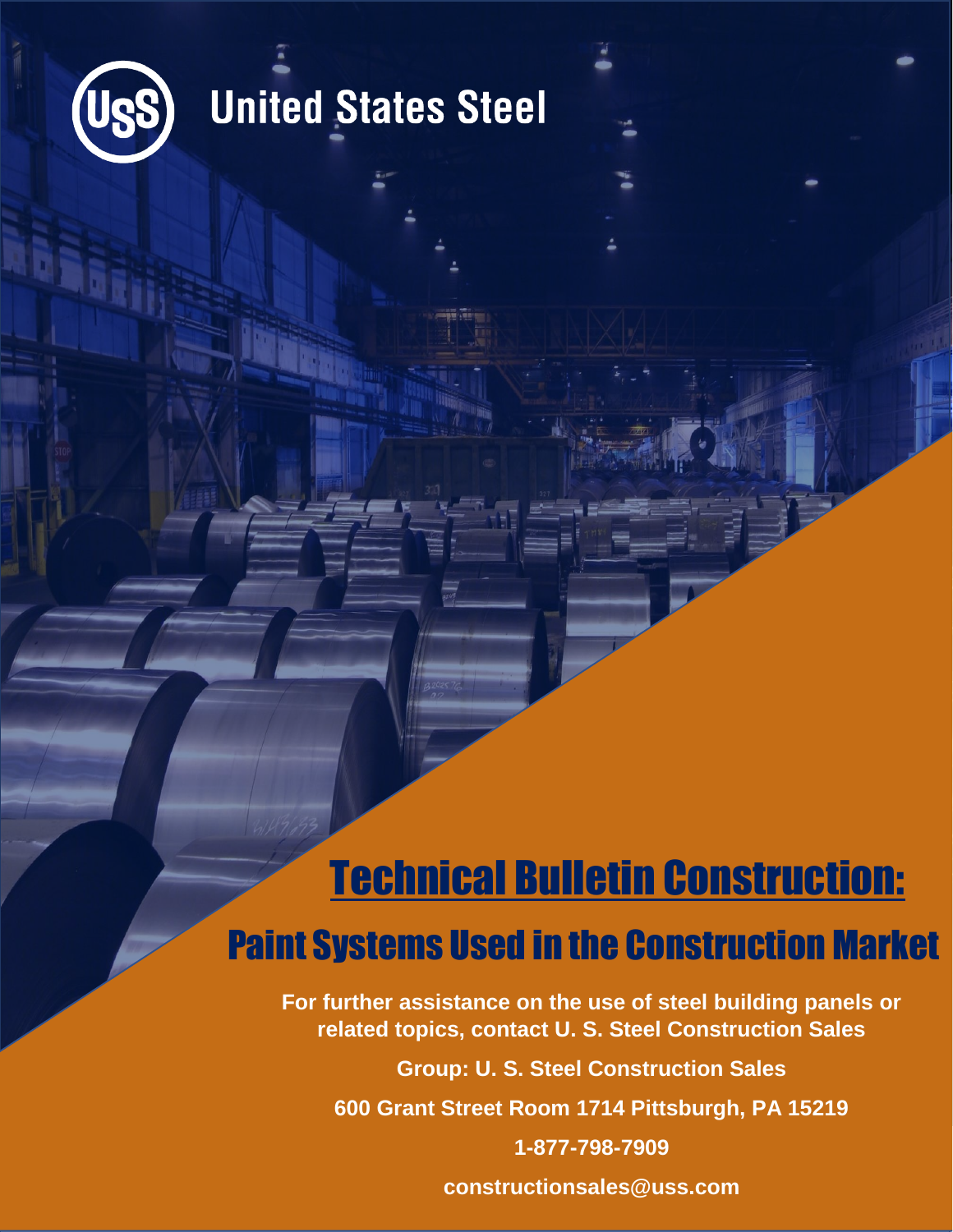The material in this paper is intended for general information only. Any use of this material in relation to any specific application should be based on independent examination and verification of its unrestricted availability for such use, and a determination of suitability for the application by professionally qualified personnel. No license under any United States Steel Corporation patents or other proprietary interest is implied by the publication of this paper. Those making use of or relying upon the material assume all risks and liability arising from such use or reliance.



For further assistance on the use of steel building panels or related topics, contact U. S. Steel Construction Sales Group:

> U. S. Steel Construction Sales 600 Grant Street Room 1714 Pittsburgh, PA 15219 1-877-798-7909 constuctionsales@uss.com



#### **United States Steel**

### **Background**

The rapid expansion of the use of sheet steel in the construction market is partly due to the increased availability of high-quality paint systems that can be applied over hot-dip galvanized and GALVALUME<sup>®1</sup> Coated Sheet Steel products by the coil coating process. These prepainted steel products are produced under tightly controlled conditions on coil coating paint lines ensuring uniformity of the painted product and quality performance.

In the coil coating process, coils of galvanized or GALVALUME<sup>®</sup> Coated Sheet Steel are first thoroughly cleaned to provide a uniformly clean surface for the subsequent painting steps. Next, a pretreatment is applied to the coated steel surface. This is a very thin layer of chemical treatment that bonds to both the coated steel surface and to the subsequently applied paint to ensure excellent paint adhesion. A uniform layer of primer is then applied to the chemically treated surface. The primer provides flexibility to the paint system as well as corrosion resistance since it contains corrosion inhibitors. The primer is "cured" as the coil passes through a curing oven at carefully controlled temperatures. Finally, a topcoat is applied at a uniformly controlled thickness and then "cured" under controlled temperatures. The topcoat contains the color pigments as well as ingredients to provide the required gloss and resistance to ultraviolet (UV) light.

Before a paint system can be qualified for use on U. S. Steel's products, it must undergo extensive and rigorous testing by our paint suppliers, coil coaters, and the Research and Technology Center. This Technical Bulletin discusses the types of paint systems available to the construction market and some of the performance issues associated with them.



 $1$  GALVALUME<sup>®</sup> is an internationally registered trademark of BIEC International, Inc. and some of its licensed producers.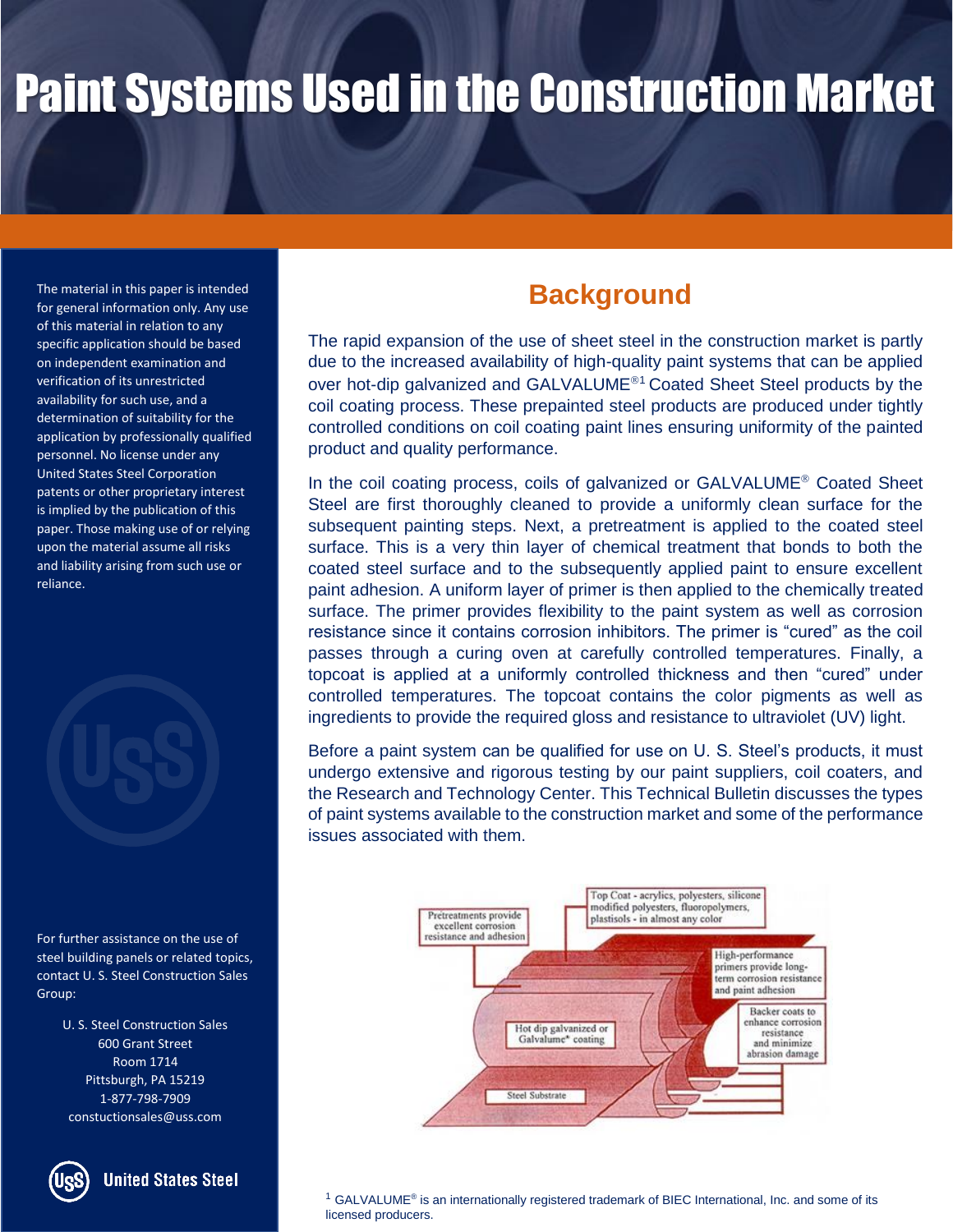The material in this paper is intended for general information only. Any use of this material in relation to any specific application should be based on independent examination and verification of its unrestricted availability for such use, and a determination of suitability for the application by professionally qualified personnel. No license under any United States Steel Corporation patents or other proprietary interest is implied by the publication of this paper. Those making use of or relying upon the material assume all risks and liability arising from such use or reliance.

For further assistance on the use of steel building panels or related topics, contact U. S. Steel Construction Sales Group:

> U. S. Steel Construction Sales 600 Grant Street Room 1714 Pittsburgh, PA 15219 1-877-798-7909 constuctionsales@uss.com



**United States Steel** 

### **Types of Paint**

The majority of the construction market for prepainted steel uses a cost-effective, two-coat paint system with primer and topcoat on the exterior side, and with primer and backer coat on the interior side. The coil coaters have the capacity to apply two coats on each side of the steel sheet in one pass through the paint line.

Paint companies discuss paints in terms of the polymer, or resin, used in the topcoat. The U. S. construction market uses five types of topcoats: fluorocarbon (PVDF or Kynar), polyester, silicone-modified polyester (SMP), polyvinylchloride (vinyl, PVC, or plastisol), and acrylic. Most paints use a blend of different types of resins, but the manufacturers generally describe them by their major resin constituent, for the sake of simplicity.

Most prepainted steel used for construction has a 1 mil exterior paint system (1 mil = one thousandth inch = 25 micrometers,  $\mu$ m). This includes a nominally 1 mil exterior coat and a thinner backer coat. The exterior finish should be  $1.0\pm0.1$  mil, which includes a  $0.2$ -0.3 mil primer and  $0.8\pm0.1$  mil topcoat. Some fluorocarbon paints are sold as 2 mils systems. These could be a 1.1–1.3 mils primer with a 0.7–0.9 mil topcoat or may be applied in two passes through the coating line using two primer coats and one or two topcoats. Plastisols are sold as either 4 mils or 8 mils systems.

### **Types of Topcoat**

Fluorocarbon paints use one of two fluorocarbon-based resins, Kynar  $500^{\circ}$  or Hylar 5000 $^{\circ}$ <sup>1</sup>. The large majority of fluorocarbon paints contain 70% of these resins. These paints are referred to as 70% Kynar, Kynar 500, 70% fluorocarbon, or 70% PVDF. Some fluorocarbon topcoats have only 50% PVDF resin and cannot use the trademarks. The formulation of the non-Kynar portion of the resin is proprietary.

Polyester, SMP and acrylic paints use proprietary resins and hence have more potential for performance variations than plastisols and fluorocarbon paint systems. Adding silicone-containing additives to polyesters improves resin stability. Silicone-modified polyesters have gained a reputation for decreasing the occurrence of chalking and fading performance. Waterborne acrylics have been developed that have greatly improved flexibility. However, the application costs of these paints are currently rather prohibitive. Plastisol paints use PVC resin, applied in 4 mil or sometimes 8 mil coatings. The coating line slows down for the application of plastisols, further increasing the cost.

Topcoats also have variations based on the type of color pigments used: ceramic, metal oxide or organic. Pigments lose color because of degradation by UV light. Ceramic pigments have outstanding resistance to UV degradation and are popular in the premium topcoats. Metal oxide and organic pigments are more common in the lower grade topcoats.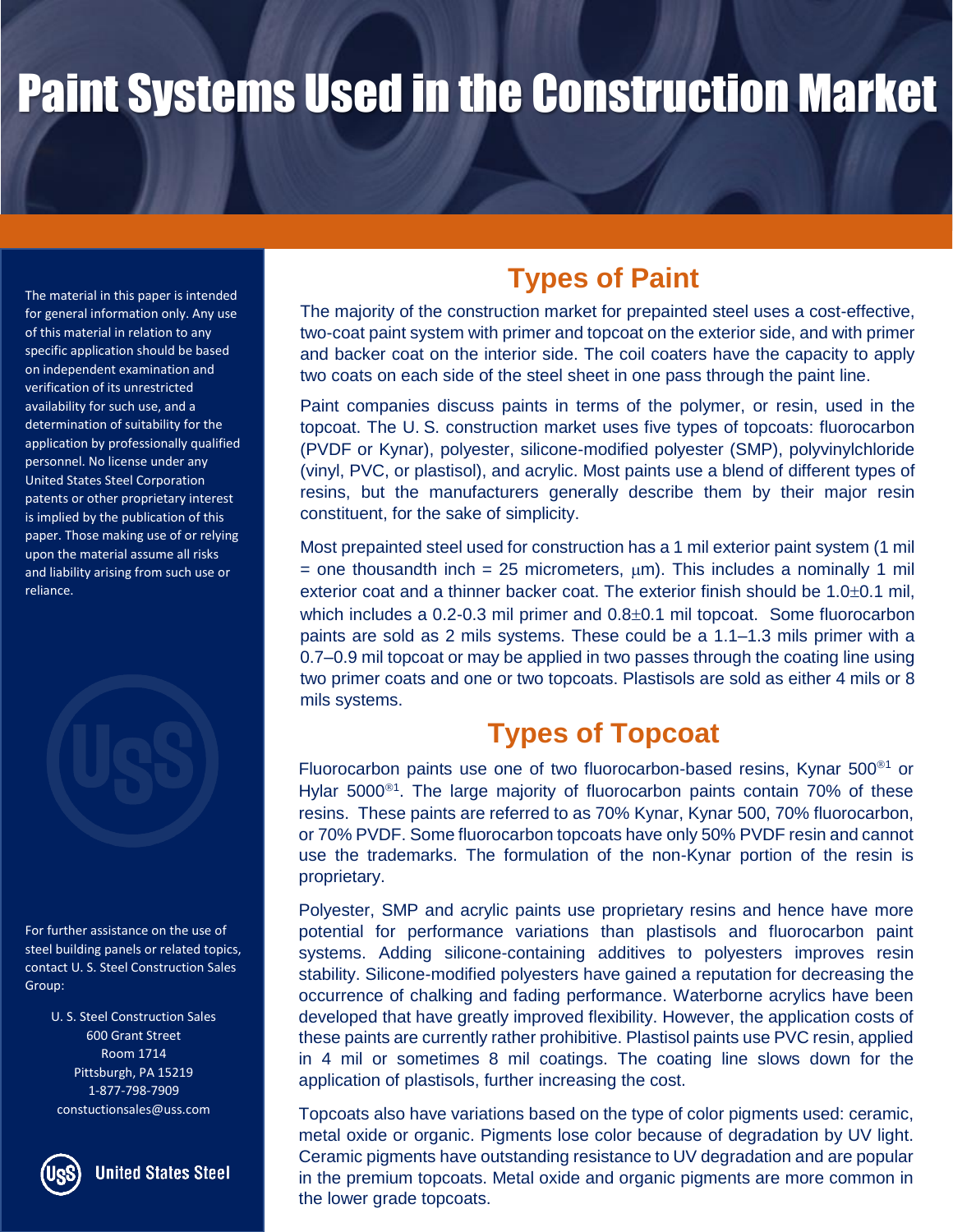The material in this paper is intended for general information only. Any use of this material in relation to any specific application should be based on independent examination and verification of its unrestricted availability for such use, and a determination of suitability for the application by professionally qualified personnel. No license under any United States Steel Corporation patents or other proprietary interest is implied by the publication of this paper. Those making use of or relying upon the material assume all risks and liability arising from such use or reliance.



For further assistance on the use of steel building panels or related topics, contact U. S. Steel Construction Sales Group:

> U. S. Steel Construction Sales 600 Grant Street Room 1714 Pittsburgh, PA 15219 1-877-798-7909 constuctionsales@uss.com



**United States Steel** 

### **Primer and Backer**

Primers are also categorized by the main resin type and pigments present in the formulation. The main performance issues for primers are corrosion resistance and adhesion.

Four main types of primers are available based on different resin types: epoxy, polyester, polyurethane, and waterborne acrylic. Traditionally, most primers use epoxy resins. Paint companies are now offering more polyester, urethane and waterborne acrylic primers to improve the flexibility of the primer.

Virtually all construction market primers use chromate pigment. These chromate pigments are corrosion inhibitors, which provide excellent corrosion protection, particularly at cut edges. There is ongoing work within the paint industry to develop chromate-free primers. Chromate-free primers currently available have corrosion resistance trade-offs that limit their use.

Backers are usually neutral color polyesters and are not usually specified. The panel manufacturers can request the backside not be primed, but it is preferable to use the same primer as on the exterior side.

### **Paint Performance**

#### **Performance Overview**

Color is paramount in selling paint but providing the desired color does little to differentiate paint systems. Paint can be provided with virtually any desired color. The primary selling point of paint performance is how well the color is retained, which is measured by fade and chalk. Other important factors in topcoat performance are gloss retention, flexibility, corrosion resistance and dirt retention. Table 1 defines various paint performance issues, while Table 2 shows typical performances of topcoats. Many of these criteria are measured quantitatively, which are discussed in the following sections.

> $1$  Kynar 500<sup>®</sup> is a registered trademark of Elf Atochem  $1$  Hylar 5000<sup>®</sup> is a registered trademark of Ausimont USA, Inc.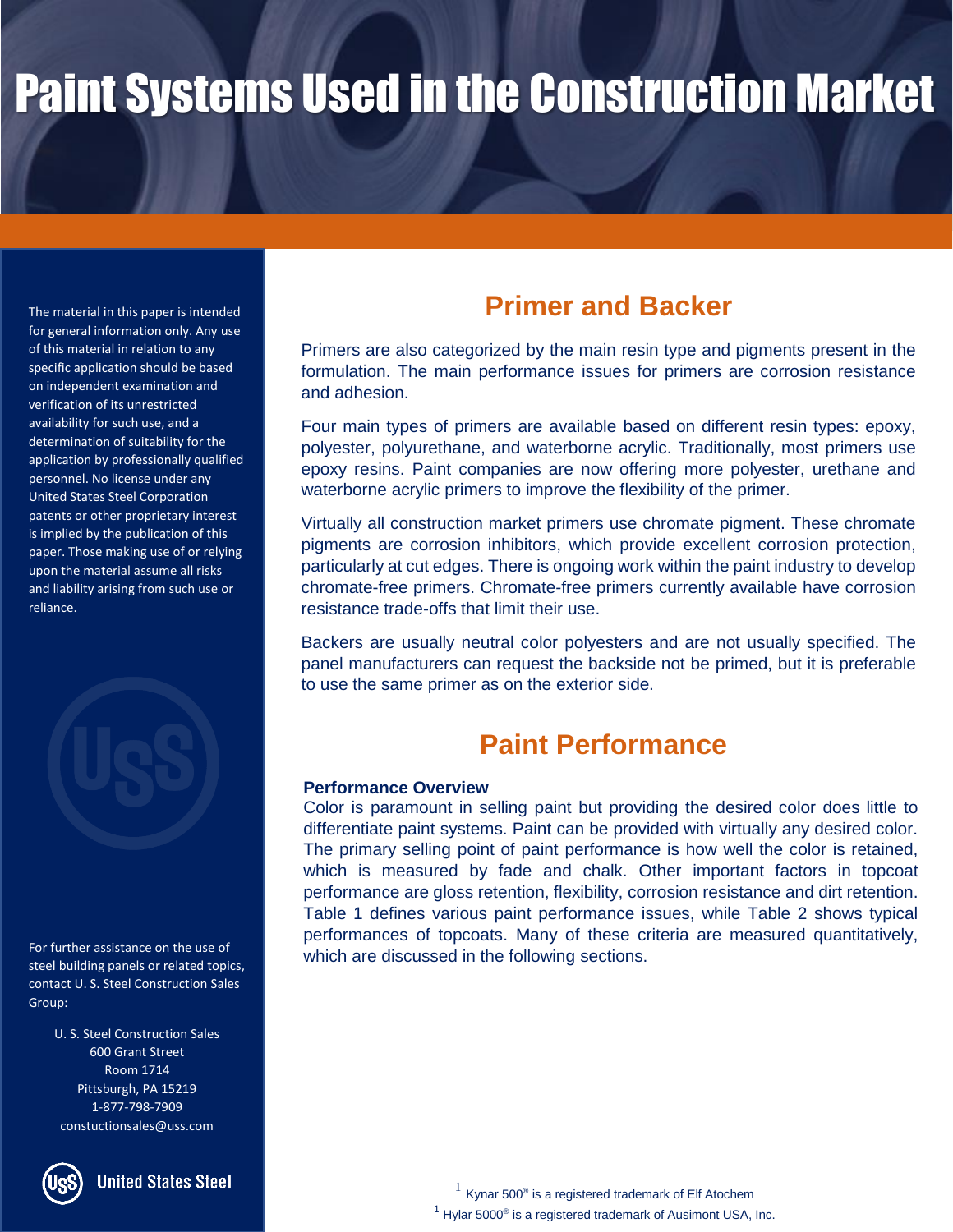The material in this paper is intended for general information only. Any use of this material in relation to any specific application should be based on independent examination and verification of its unrestricted availability for such use, and a determination of suitability for the application by professionally qualified personnel. No license under any United States Steel Corporation patents or other proprietary interest is implied by the publication of this paper. Those making use of or relying upon the material assume all risks and liability arising from such use or reliance.

For further assistance on the use of steel building panels or related topics, contact U. S. Steel Construction Sales Group:

> U. S. Steel Construction Sales 600 Grant Street Room 1714 Pittsburgh, PA 15219 1-877-798-7909 constuctionsales@uss.com

| TABLE 1. PAINT PERFORMANCE ISSUES                               |  |  |  |  |  |
|-----------------------------------------------------------------|--|--|--|--|--|
| Color loss from pigment degradation                             |  |  |  |  |  |
| White residue from resin breakdown                              |  |  |  |  |  |
| Lower reflectivity of the paint                                 |  |  |  |  |  |
| Loss of paint from weathering                                   |  |  |  |  |  |
| Loss of intact paint                                            |  |  |  |  |  |
| Cracks from forming operations                                  |  |  |  |  |  |
| Paint cracks from shrinkage                                     |  |  |  |  |  |
| Protection from corrosion where the paint barrier is not intact |  |  |  |  |  |
| The ability of the paint to stretch                             |  |  |  |  |  |
| Bubbles formed in the paint film                                |  |  |  |  |  |
|                                                                 |  |  |  |  |  |

| Table 2. Paint Performance by Topcoat |           |            |           |                  |
|---------------------------------------|-----------|------------|-----------|------------------|
| <b>Issue</b>                          | Kynar     | <b>SMP</b> | Polyester | <b>Plastisol</b> |
| Fade                                  | Excellent | Very Good  | Good      | N/A              |
| Chalk                                 | Excellent | Very Good  | Good      | Poor             |
| Gloss Loss                            | Excellent | Very Good  | Good      | Poor             |
| Checking                              | Excellent | Excellent  | Excellent | Excellent        |
| <b>Edge Corrosion</b>                 | Good      | Excellent  | Excellent | Excellent        |
| <b>Bend Corrosion</b>                 | Very Good | Fair       | Fair      | Excellent        |
| Flexibility                           | Very Good | Poor       | Fair      | Excellent        |

#### **Fade**

UV light decomposes paint pigments, making them permanently lighter. The degree of color loss depends on the amount of UV exposure, the type of pigment, the type of resin, and the color. In actual practice, paint companies generally mix the most colorfast pigments with the most UV-stable resins. Paint companies add ingredients to the paints called UV blockers to further lower the damage from UV light. Color should be measured only after removing the dirt and chalk. The exact procedures are given in ASTM D2244 and ASTM E308.



**United States Steel**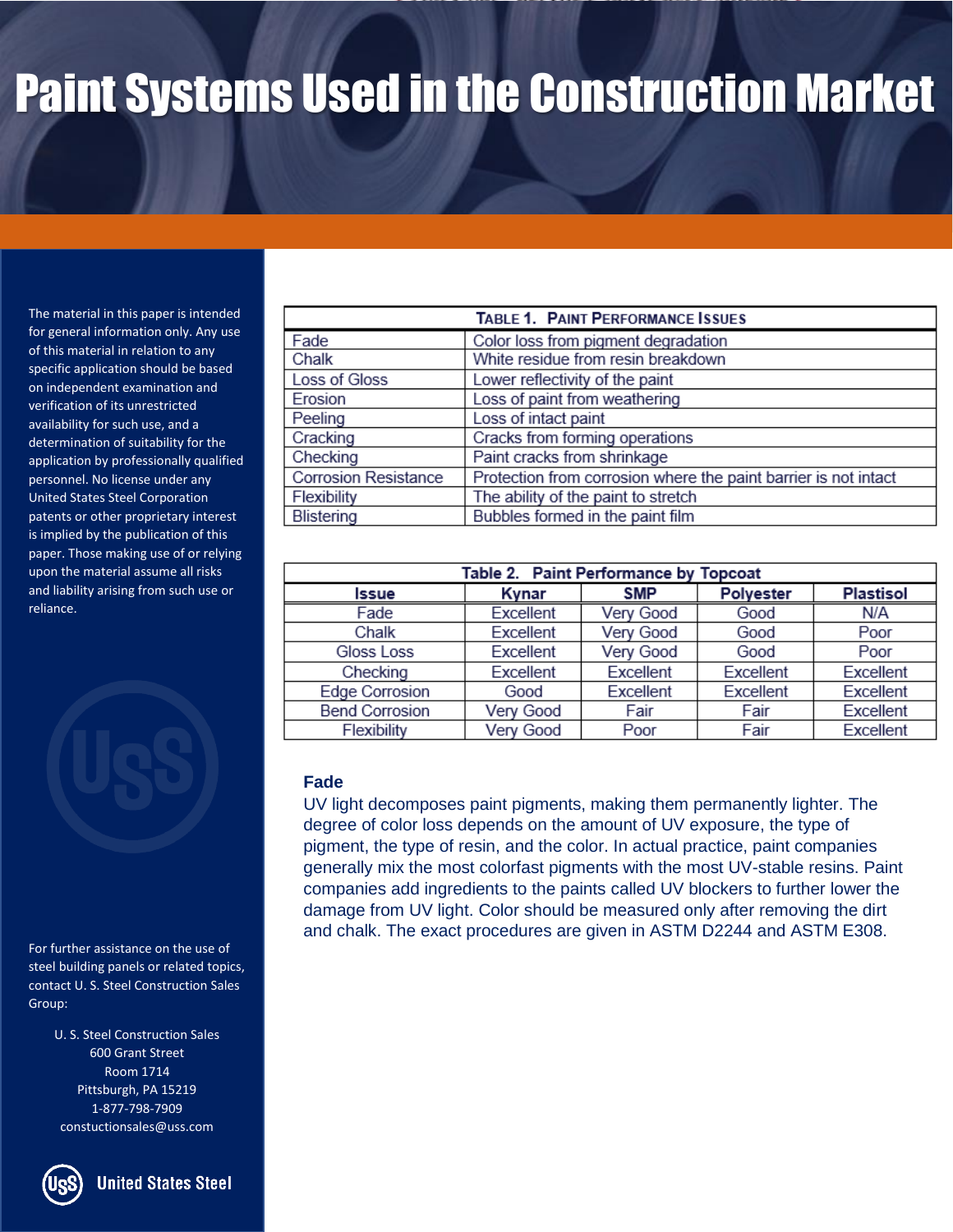The material in this paper is intended for general information only. Any use of this material in relation to any specific application should be based on independent examination and verification of its unrestricted availability for such use, and a determination of suitability for the application by professionally qualified personnel. No license under any United States Steel Corporation patents or other proprietary interest is implied by the publication of this paper. Those making use of or relying upon the material assume all risks and liability arising from such use or reliance.



For further assistance on the use of steel building panels or related topics, contact U. S. Steel Construction Sales Group:

> U. S. Steel Construction Sales 600 Grant Street Room 1714 Pittsburgh, PA 15219 1-877-798-7909 constuctionsales@uss.com



#### **The Measurement of Fade**

Color can be described by three factors: the lightness, the hue and the chroma. The lightness value indicates the degree of the lightness or darkness of the color. The hue is what color it is. The chroma is how intense the color is. The color is commonly measured on a color meter with three values: L, a and b. The change in the overall color is  $AE$ :

$$
\Delta E = [(\Delta L)^2 + (\Delta a)^2 + (\Delta b)^2]^{1/2}
$$

L – The lightness on a scale of 100=white, 0=black.

a – Negative values are green, positive values are red. Intensity increases as the value further from 0.

b – Negative values are blue, positive values are yellow. Intensity increases as the value further from 0.

 $\Delta$ E values are the units described in paint warranties as color difference. For example, a color change of 2 in L, 4 in a, and 4 in b would have  $\Delta E=6$ . This would not violate a paint warranty that sets a limit of 8 units of color change. Most people can see color differences of  $\Delta E=1$  to 2, if the colors are side by side. Color differences of  $\Delta E=3$  to 5 can be remembered.

#### **Chalk**

Chalk is the loose white material on the paint surface that remains after extensive exposure to sunlight. It is the remnants of resin and pigments, broken down by the weather, in particular UV light. The chalk makes the building appear to be a lighter color. Owners worried about fading may mistake the reversible color loss of chalking with the permanent color loss of fade. Washing off chalking can greatly restore the original color. Figure 2 shows the color changes that can occur from fade and chalk.

The chalk rating depends on the wiping method and uses standards of 2, 4, 6, 8, and 10. Ten is no chalk wiping off. The procedure is described in ASTM D4214.



Figure 2: Red paint with no exposure (top) and full exposure (bottom), faded with chalk (bottom, left), faded with chalk washed off (bottom, right).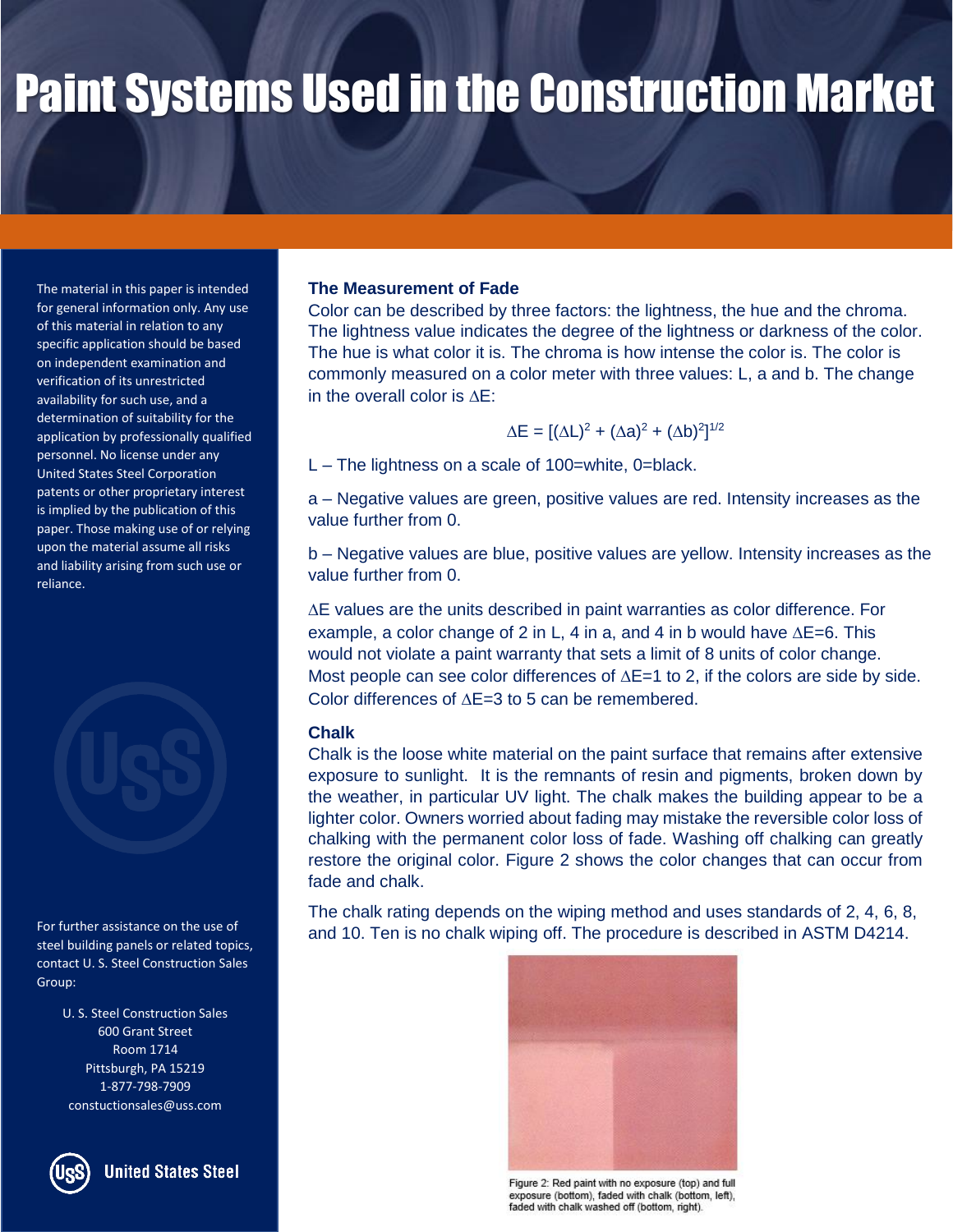The material in this paper is intended for general information only. Any use of this material in relation to any specific application should be based on independent examination and verification of its unrestricted availability for such use, and a determination of suitability for the application by professionally qualified personnel. No license under any United States Steel Corporation patents or other proprietary interest is implied by the publication of this paper. Those making use of or relying upon the material assume all risks and liability arising from such use or reliance.



For further assistance on the use of steel building panels or related topics, contact U. S. Steel Construction Sales Group:

> U. S. Steel Construction Sales 600 Grant Street Room 1714 Pittsburgh, PA 15219 1-877-798-7909 constuctionsales@uss.com



**United States Steel** 

#### **Gloss Retention**

A glossmeter measures gloss, typically at a 60° angle. Gloss is simply the percentage of light that reflects rather than diffuses from a surface, painted or not. The reported values are percent of gloss retained. Higher gloss makes a building look brighter, but higher gloss is more easily damaged and shows imperfections more clearly. ASTM D523 gives the procedures for measuring gloss.

There are two reasons for loss of gloss: (1) Natural weathering over time will roughen the paint surface. This type of gloss loss is permanent. (2) Buildup of chalk and dirt on the paint. Washing off chalk and dirt restores gloss lost for this reason.

#### **Crazing, Checking, Cracking and Flexibility**

When the paint cracks, it is due to stress that exceeds the flexibility tolerance of the paint. Cracking is dependent on the metallic coating, topcoat, primer and amount of stress. The paint system is stressed three times: in the curing process, in the forming process, and with natural exposure.

There is some non-uniformity to the shrinkage that occurs as the paint cures and hardens. The cracks created by this mechanism are rare in coil coated products. The paint systems for prepainted coil coated steels are designed to have the adhesion and flexibility to tolerate subsequent forming operations. When the strain induced in severe forming operations exceeds the flexibility of the coating system, fine cracks, or crazing, occurs in the paint film. To avoid this issue, the paint system chosen should be carefully matched to the forming operation. A U. S. Steel technical representative can assist in making this choice, which should preferably be made at the design stage. Typically, the most flexible paint systems are the plastisols and fluorocarbon systems, while the SMPs and polyester systems are less flexible. The paint flexibility can also be improved by using the process of warm roll forming which is especially useful in cold climates (see U. S. Steel Technical Bulletin on Warm Roll Forming of Prepainted Steel Sheet).

Outdoor exposure also introduces stresses to paint. As residual solvent leaves the coating and UV light degrades the resin, paints may lose their initial flexibility. They may then crack due to natural expansion and contraction of the coating from moisture and temperature variations. The resulting random pattern of fine cracks is known as checking.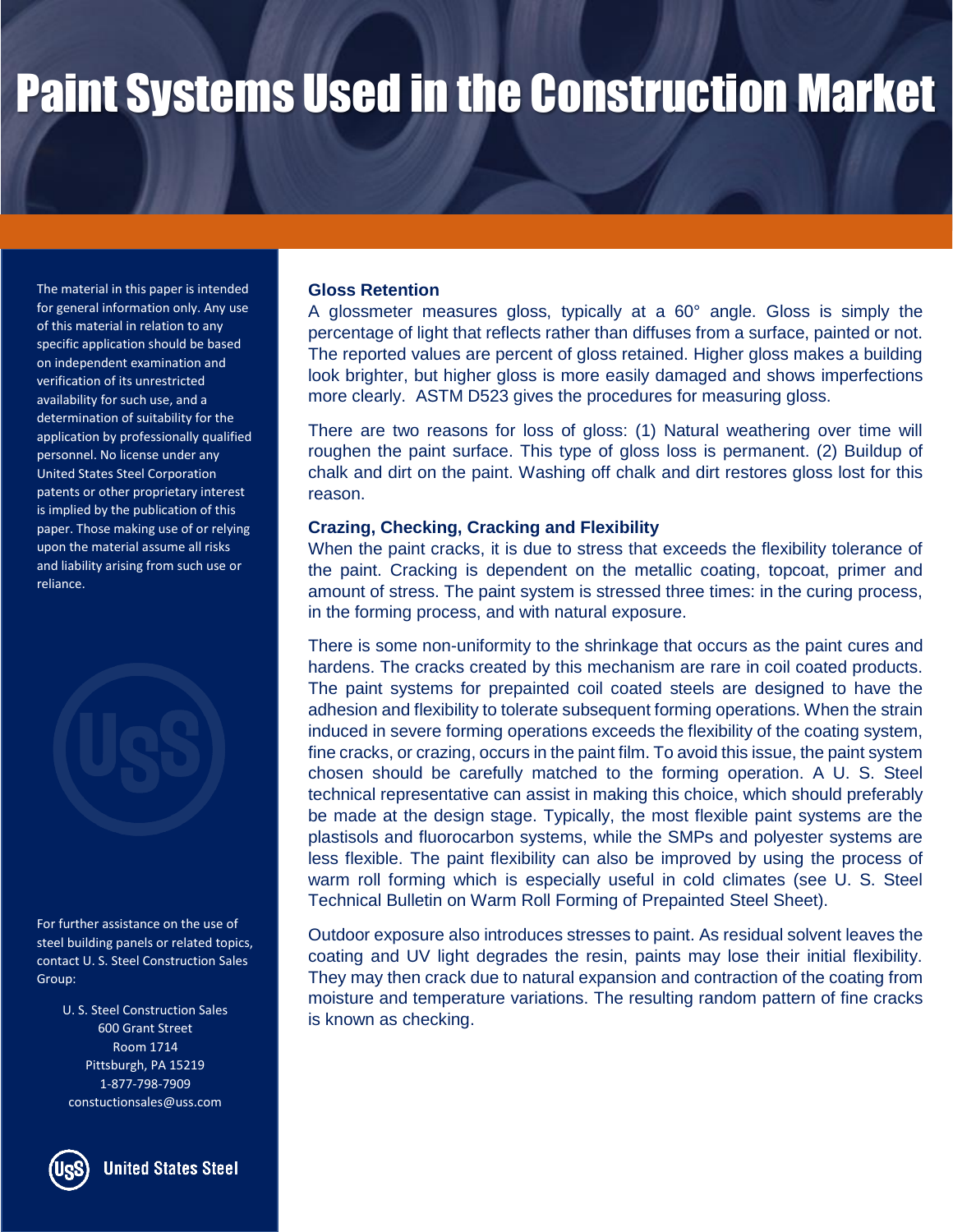The material in this paper is intended for general information only. Any use of this material in relation to any specific application should be based on independent examination and verification of its unrestricted availability for such use, and a determination of suitability for the application by professionally qualified personnel. No license under any United States Steel Corporation patents or other proprietary interest is implied by the publication of this paper. Those making use of or relying upon the material assume all risks and liability arising from such use or reliance.



For further assistance on the use of steel building panels or related topics, contact U. S. Steel Construction Sales Group:

> U. S. Steel Construction Sales 600 Grant Street Room 1714 Pittsburgh, PA 15219 1-877-798-7909 constuctionsales@uss.com



**United States Steel** 

#### **Corrosion Resistance**

Paint provides additional barrier protection to the underlying metallic coated substrate, which can provide many years of useful service even in the bare condition. This is because the painted steels U. S. Steel provides for the construction market are either hot-dip galvanized or GALVALUME<sup>®</sup> Coated Steels. Each of these coatings provides galvanic protection to the steel substrate. If the coating becomes damaged and the steel substrate becomes exposed at cut edges, the zinc in the coated steels is sacrificed to protect the bare steel. Over time the zinc in the painted hot-dip galvanized steel will be consumed, undercutting the paint in these areas where steel is exposed, at which point the paint will flake off. The panel will then require repainting. However, GALVALUME<sup>®</sup> Coated Sheet Steel will provide galvanic protection to the steel due to the zinc component and barrier protection from the aluminum component since it has both zinc and aluminum in the coating. When the zinc is consumed in protecting damaged areas or cut edges, the aluminum in the coating remains such that the paint layer on painted GALVALUME<sup>®</sup> Sheet is not undercut.

The design of a paint system to protect the underlying coated steel substrate also involves the choice of pretreatment and primer system, each of which can provide considerable additional corrosion protection in damaged areas since they contain corrosion inhibitors.

The effectiveness of these components of the paint system in providing further resistance to corrosion is a major consideration in U. S. Steel's evaluation of paint systems to be qualified for use on its prepainted products for the construction market.

### **Paint Warranties & Choosing Paint**

In addition to the performance criteria discussed above, there are other factors that should also be considered:

- The warranty offered
- The service provided with the paint
- The total applied paint cost

Most paints come with a warranty that guarantees certain aspects of the paint performance. A typical warranty might contain a 20-year guarantee against peeling, checking, blistering and limits on the fading and chalking. Typical limits might be a  $\Delta E$  < 5 and a chalk rating of 6 or more.

U. S. Steel offers a 25-year perforation warranty on prepainted GALVALUME<sup>®</sup>. To obtain the warranty, a qualified paint system must be applied on one of the U. S. Steel qualified coil coating lines. The coil lines must use a qualified paint pretreatment.